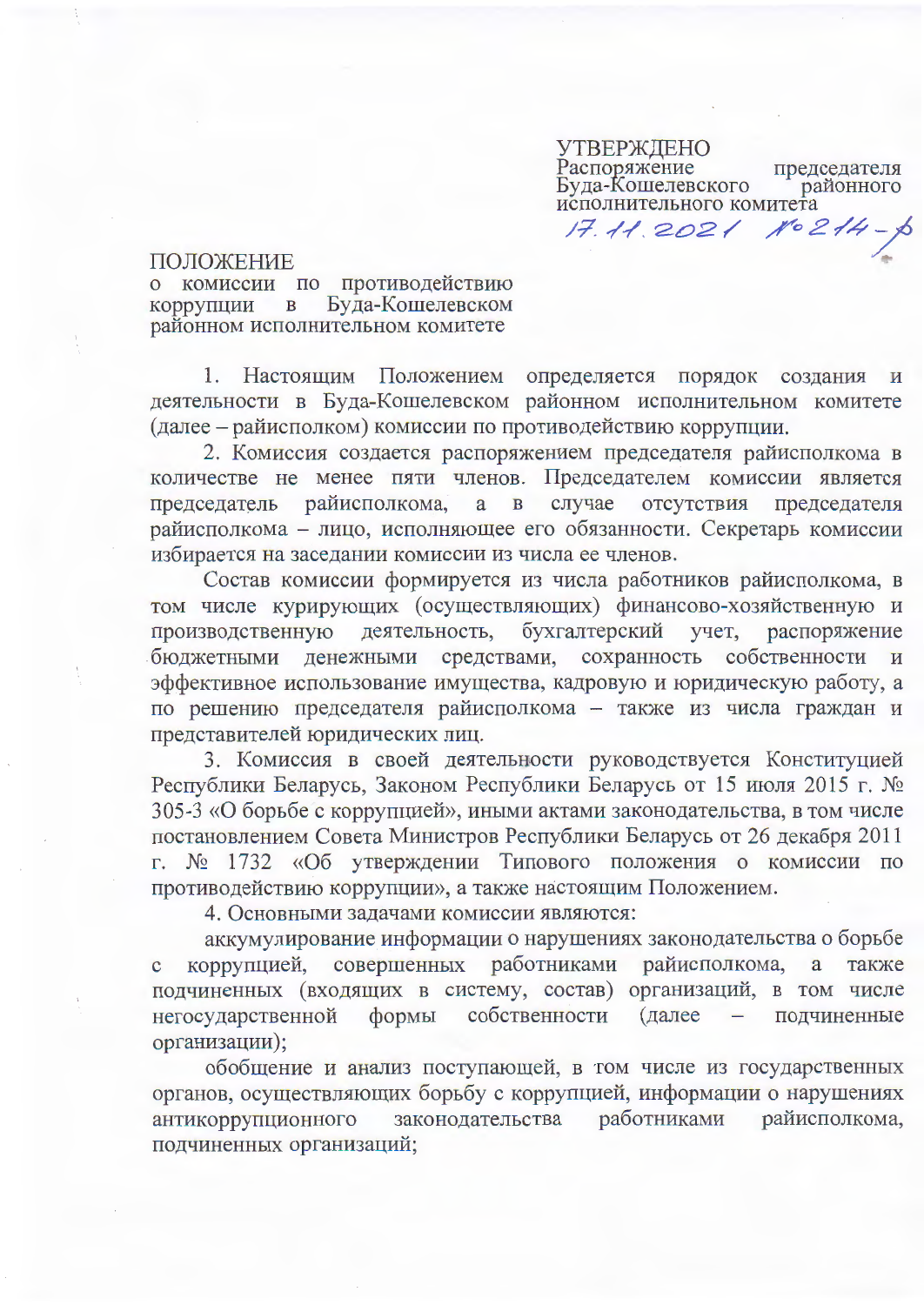своевременное определение коррупционных рисков и принятие мер по их нейтрализации;

разработка и организация проведения мероприятий по противодействию райисполкоме, подчиненных организациях, коррупции  $\mathbf{B}$ анализ эффективности принимаемых мер;

координация деятельности структурных подразделений райисполкома, подчиненных организаций по реализации мер по противодействию коррупции;

взаимодействие с государственными органами, осуществляющими коррупцией, общественными объединениями борьбу с  $\mathbf{M}$ **ИНЫМИ** организациями по вопросам противодействия коррупции;

рассмотрение вопросов предотвращения и урегулирования конфликта интересов;

рассмотрение вопросов соблюдения правил этики государственного служащего (корпоративной этики);

принятие мер  $\Pi 0$ устранению последствий коррупционных правонарушений, правонарушений, создающих условия для коррупции, и иных нарушений антикоррупционного законодательства.

5. Комиссия в целях решения возложенных на нее задач осуществляет следующие основные функции:

участвует в пределах своей компетенции в выполнении поручений государственных органов  $\Pi$ O предотвращению вышестоящих правонарушений, создающих условия для коррупции и коррупционных правонарушений;

ведет учет поступающей из правоохранительных и контролирующих органов, иных государственных органов и организаций и содержащейся в обращениях граждан и юридических лиц информации о нарушениях антикоррупционного законодательства работниками райисполкома и подчиненных организаций и анализирует такую информацию;

заслушивает на своих заседаниях руководителей подчиненных организаций о проводимой работе по профилактике коррупции;

взаимодействует с государственными органами, осуществляющими коррупцией, общественными объединениями  $\overline{\mathbf{M}}$ борьбу  $\mathbf{C}$ иными организациями по вопросам противодействия коррупции;

пределах своей компетенции решения, а принимает в также осуществляет контроль за их исполнением;

разрабатывает меры по предотвращению либо урегулированию ситуаций, в которых личные интересы работника райисполкома или подчиненной организации, его супруги (супруга), близких родственников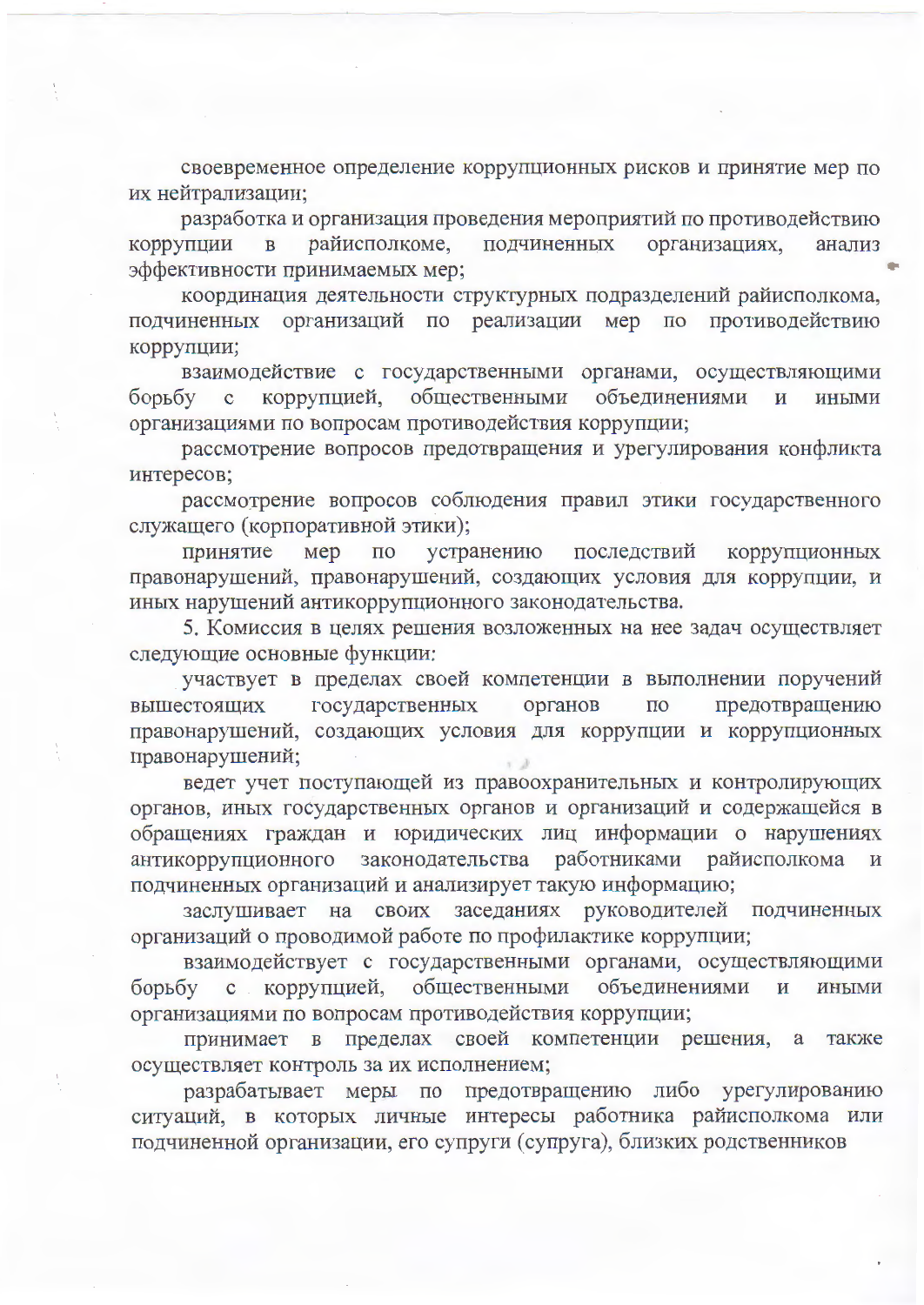или свойственников влияют либо могут повлиять на надлежащее исполнение этим работником своих служебных (трудовых) обязанностей; разрабатывает и принимает меры по вопросам борьбы с коррупцией; запрашивает у подчиненных организаций в пределах компетенции в установленном законодательными райисполкома актами порядке информацию по вопросам противодействия коррупции;

вносит руководителям подчиненных организаций предложения о дисциплинарной ответственности подчиненных привлечении к ИМ совершивших правонарушения, работников, создающие условия ЛЛЯ коррупции, и коррупционные правонарушения;

рассматривает предложения членов комиссии о совершенствовании методической и организационной работы по противодействию коррупции;

вырабатывает предложения о мерах реагирования на информацию, содержащуюся в обращениях граждан и юридических лиц, по вопросам проявлений коррупции;

рассматривает предложения членов комиссии о поощрении работников, оказывающих содействие в предотвращении проявлений коррупции и их выявлении, выявлении правонарушений, создающих условия для коррупции, и коррупционных правонарушений;

осуществляет иные функции, предусмотренные Положением.

6. Деятельность комиссии осуществляется в соответствии с планами работы на календарный год, утверждаемыми на ее заседаниях.

План работы комиссии на календарный год с перечнем подлежащих рассмотрению на заседаниях комиссии вопросов должен быть размещен на официальном сайте райисполкома в глобальной компьютерной сети Интернет не позднее 15 дней со дня его утверждения.

Информация о дате, времени и месте проведения заседаний комиссии подлежит размещению на официальном сайте райисполкома в глобальной компьютерной сети Интернет не позднее 5 рабочих дней до дня проведения заседания комиссии.

7. Не могут являться одновременно членами комиссии лица, состоящие в браке или находящиеся в отношениях близкого родства или свойства.

8. Председатель комиссии:

несет персональную ответственность за деятельность комиссии; организует работу комиссии;

определяет место и время проведения заседаний комиссии; утверждает повестку дня заседаний комиссии и порядок рассмотрения вопросов на ее заседаниях, при необходимости вносит в них изменения;

дает поручения членам комиссии по вопросам ее деятельности,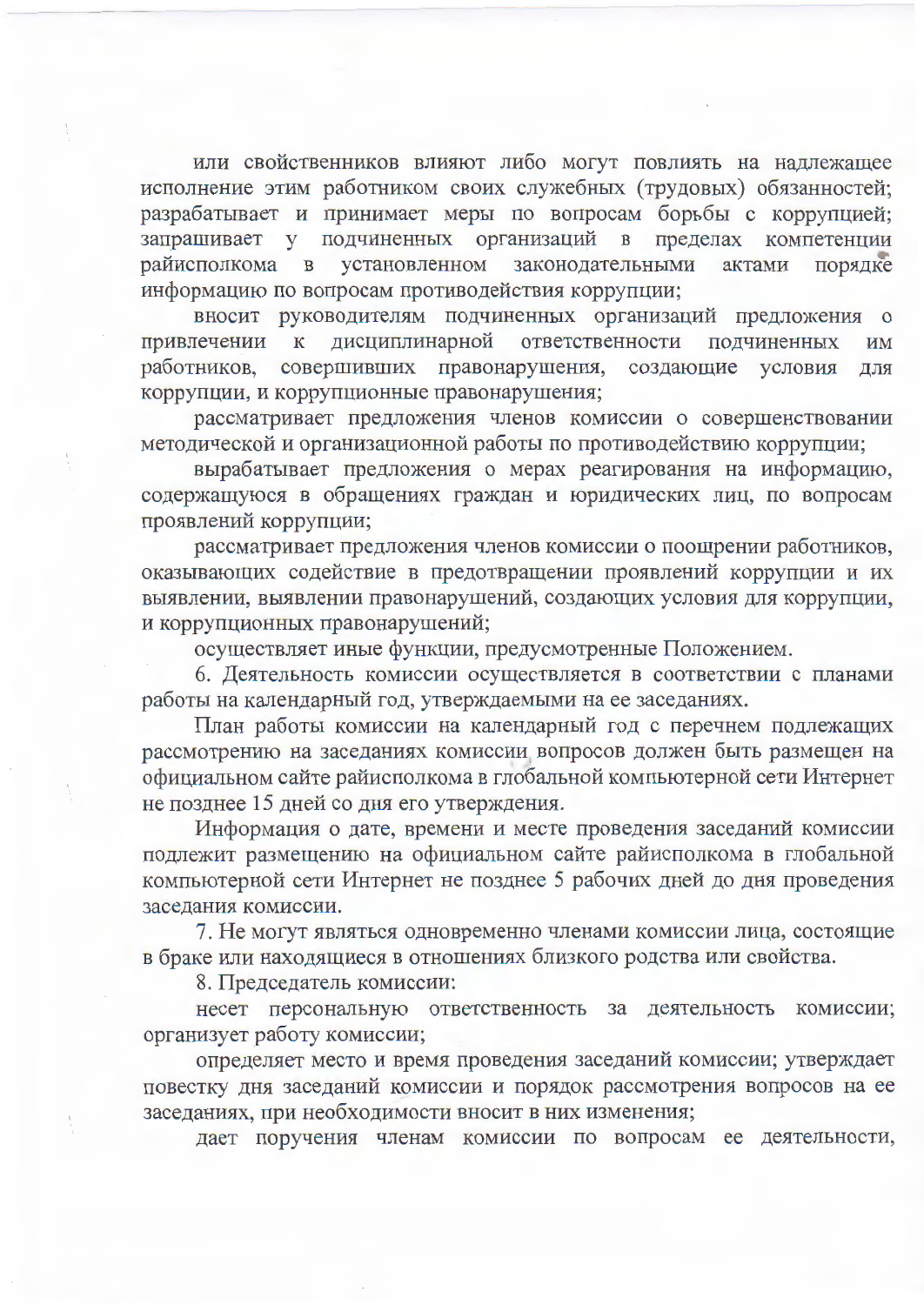осуществляет контроль за их выполнением;

незамедлительно принимает меры по предотвращению конфликта интересов или его урегулированию при получении информации, указанной в абзаце седьмом части первой пункта 10 настоящего Положения.

В случае отсутствия необходимого количества членов комиссии на ее заседании председатель комиссии назначает дату нового заседания, но не позднее чем через месяц со дня несостоявшегося заседания.

9. Член комиссии вправе:

вносить предложения по вопросам, входящим в компетенцию комиссии; выступать на заседаниях комиссии и инициировать проведение голосования по внесенным предложениям;

задавать участникам заседания комиссии вопросы в соответствии с повесткой дня и получать на них ответы по существу;

знакомиться с протоколами заседаний комиссии и иными материалами, касающимися ее деятельности;

в случае несогласия с решением комиссии изложить письменно особое мнение по рассматриваемому вопросу, подлежащее обязательному приобщению к протоколу заседания комиссии;

осуществлять иные полномочия в целях выполнения возложенных на комиссию задач и функций.

10. Член комиссии обязан:

принимать участие в подготовке заседаний комиссии, в том числе формировании повестки дня заседания комиссии;

участвовать в заседаниях комиссии, а в случае невозможности участия в них сообщать об этом председателю комиссии;

по решению комиссии (поручению ее председателя) принимать участие проводимых мероприятиях по выявлению фактов совершения  $\mathbf{B}$ правонарушений, создающих условия для коррупции, и коррупционных правонарушений, а также неисполнения законодательства о борьбе с коррупцией;

не совершать действий, дискредитирующих комиссию; выполнять решения комиссии (поручения ее председателя); незамедлительно в письменной форме уведомить председателя комиссии о возникновении конфликта интересов или возможности его возникновения в связи с исполнением обязанностей члена комиссии;

добросовестно и надлежащим образом исполнять возложенные на него обязанности.

Член комиссии несет ответственность  $3a$ неисполнение ИЛИ ненадлежащее исполнение возложенных на него обязанностей.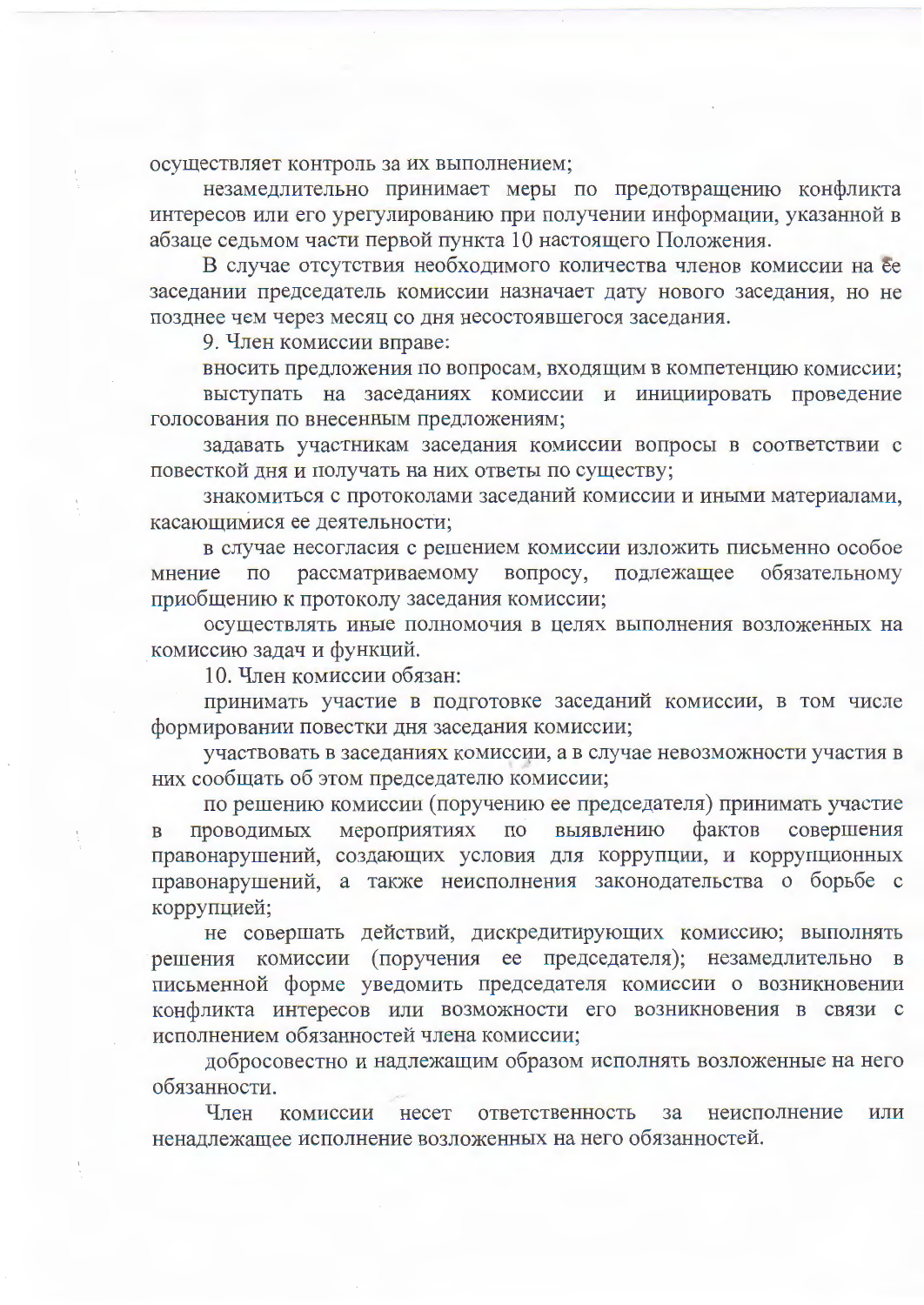11. Секретарь комиссии:

обобщает материалы, поступившие для рассмотрения на заседаниях комиссии;

ведет документацию комиссии;

извещает членов комиссии и приглашенных лиц о месте, времени проведения и повестке дня заседания комиссии;

обеспечивает подготовку заседаний комиссии;

обеспечивает ознакомление членов комиссии с протоколами заседаний комиссий;

осуществляет учет и хранение протоколов заседаний комиссии и материалов к ним.

12. Воспрепятствование членам комиссии в выполнении ими своих полномочий не допускается и влечет применение мер ответственности в соответствии с законодательными актами.

13. Граждане и юридические лица вправе направить в райисполком предложения о мерах по противодействию коррупции, относящиеся к компетенции комиссии.

Предложения граждан и юридических лиц о мерах по противодействию коррупции, относящиеся к компетенции комиссии, рассматриваются на заседании комиссии и приобщаются к материалам данного заседания.

предложениям граждан и юридических  $K_{\parallel}$ лиц о мерах по противодействию коррупции и порядку их рассмотрения применяются требования, предусмотренные законодательством об обращениях граждан и юридических лиц.

в случае несогласия с результатами рассмотрения предложения о мерах по противодействию коррупции гражданин, юридическое лицо вправе направить соответствующее предложение о мерах по противодействию коррупции в Гомельский областной исполнительный комитет и (или) иной государственный орган в соответствии с компетенцией, установленной законодательством о борьбе с коррупцией.

14. Заседания комиссии проводятся по мере необходимости, в том числе для рассмотрения выявленных комиссией в ходе ее деятельности конкретных антикоррупционного нарушений законодательства,  $\overline{B}$ **TOM** числе правонарушений, создающих условия для коррупции, и коррупционных правонарушений, но не реже одного раза в полугодие. Решение о созыве комиссии принимается председателем комиссии или по предложению не менее одной трети ее членов.

В заседании комиссии участвуют представители юридических лиц и граждане, в отношении которых председателем комиссии принято решение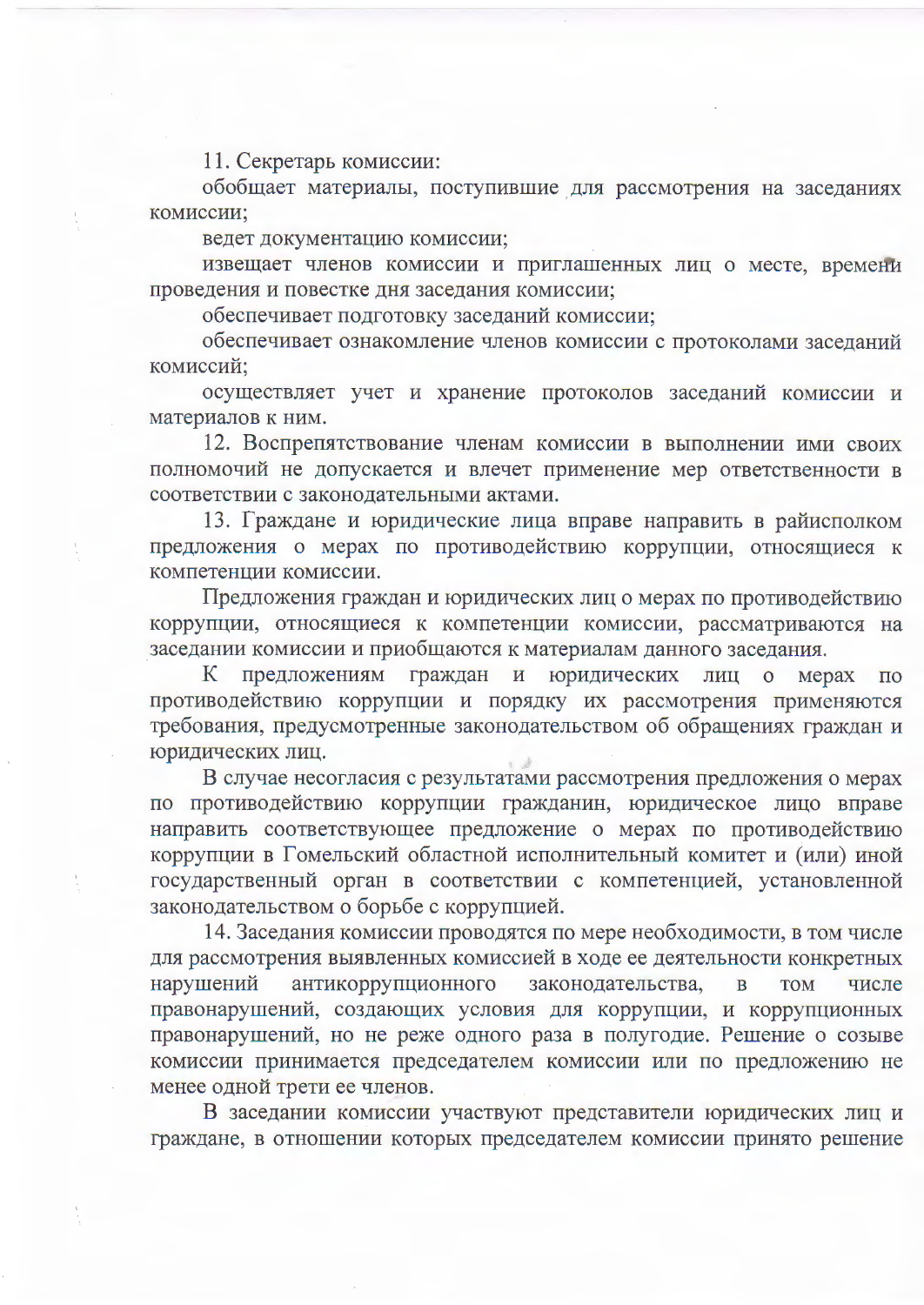об их приглашении на это заседание.

В ходе заседания рассматриваются вопросы, связанные:

с установленными нарушениями работниками райисполкома  $\,$  M антикоррупционного подчиненных организаций законодательства. применением к ним мер ответственности, устранением нарушений, их последствий, а также причин и условий, способствовавших совершению названных нарушений;

с соблюдением в райисполкоме порядка осуществления закупок товаров (работ, услуг);

дебиторской  $\mathbf{C}$ состоянием задолженности, обоснованностью расходования бюджетных средств райисполкоме,  $\overline{B}$ подчиненных организациях;

с правомерностью использования имущества, выделения работникам райисполкома заемных средств;

с обоснованностью заключения договоров на условиях отсрочки платежа:

с урегулированием либо предотвращением конфликта интересов.

Помимо вопросов, указанных в части третьей настоящего пункта, на заседании рассматриваются предложения граждан и юридических лиц о мерах по противодействию коррупции и другие вопросы, входящие в компетенцию комиссии.

15. Комиссия правомочна принимать решения при условии присутствия на заседании более половины ее членов. Решение комиссии является обязательным для выполнения работниками райисполкома и подчиненных организаций. Невыполнение (ненадлежащее выполнение) решения комиссии влечет ответственность в соответствии с законодательными актами.

16. Члены комиссии обладают равными правами при обсуждении проектов решений. Решения принимаются простым большинством голосов от общего количества членов комиссии, присутствующих на ее заседании. В случае равенства голосов решающим является голос председателя комиссии. Решения комиссии оформляются протоколом.

17. В протоколе указываются:

место и время проведения заседания комиссии;

наименование и состав комиссии;

сведения об участниках заседания комиссии, не являющихся ее членами;

повестка дня заседания комиссии, содержание рассматриваемых вопросов и материалов;

принятые комиссией решения;